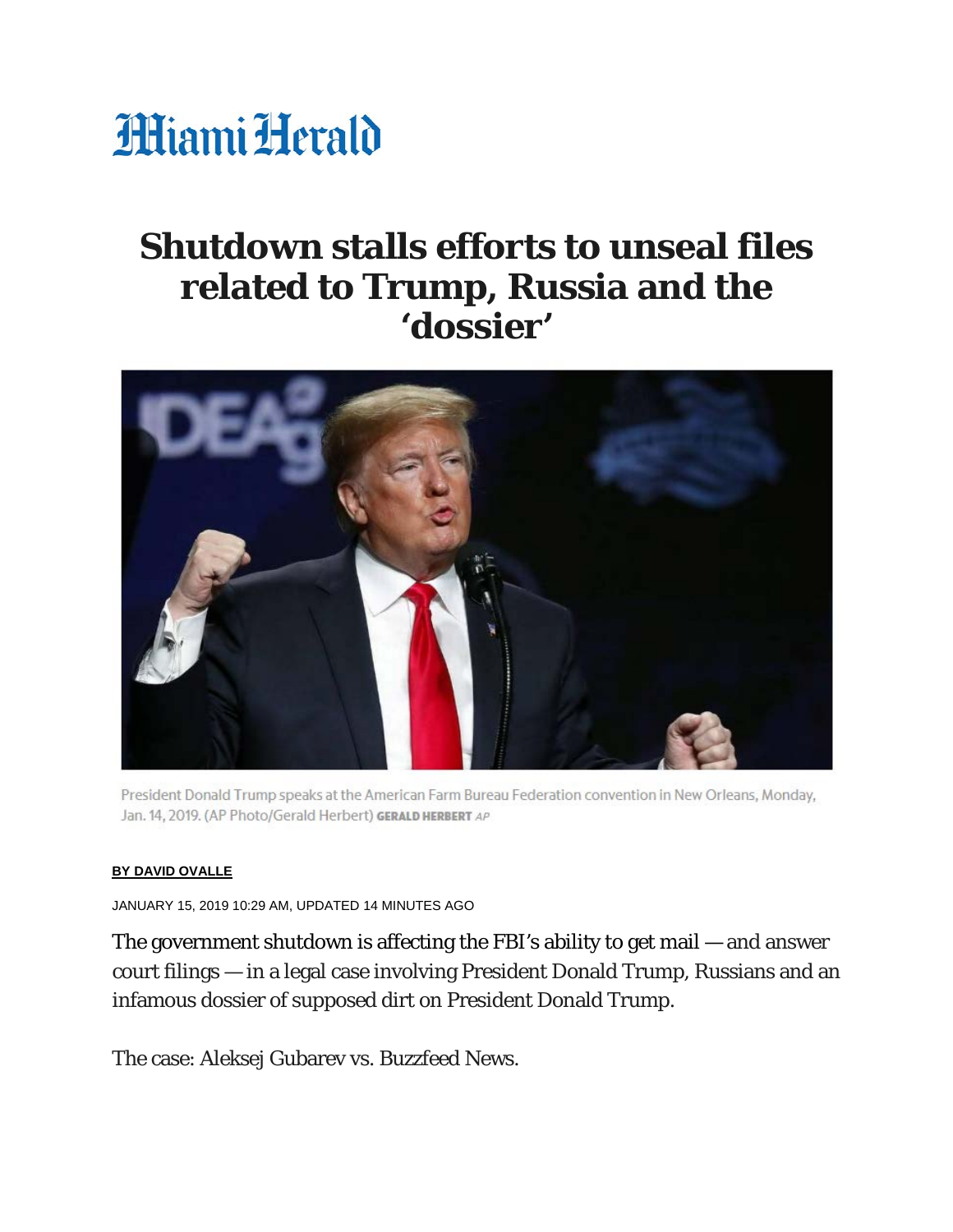Two years ago, the Russian Internet mogul sued the online news company for defamation after it famously published the so-called Steele dossier, a 35-page report of allegations about the president and Russian meddling in the 2016 election.

Buzzfeed's original article said that the dossier alleged that Gubarev's companies "had been using botnets and porn traffic" to spread computer viruses, plant bugs and steal data in a stealth operation against the Democratic Party.

Miami U.S. Judge Ursula Ungaro, however, sided with Buzzfeed, saying the article fell under the "fair report privilege" that protects media watchdog efforts. In the interest of transparency and the public's right to know, media companies have asked the judge to unseal documents that were submitted as part of the case file. Last month, she ordered the FBI — which is leading the investigation into Russian interference — to submit an affidavit outlining its position on unsealing documents.

But government lawyers said they could not respond because of the shutdown. Trump has refused to accept any appropriations bills to fund the government until Congress sets aside billions for his long-promised border wall.

The partial shutdown of the government has closed immigration court, snarled security lines at airports and left thousands of federal employees without paychecks.

"Department of Justice attorneys and employees are prohibited from working, even on a voluntary basis except in very limited circumstances, including 'emergencies involving the safety of human life or the protection of property,' Assistant Attorney General Joseph Hunt wrote in a Jan. 10 filing.

The government also said it had not received certified legal documents in the mail and coordination between its own legal team "has been especially difficult because many of the individuals involved in the decision-making about the FBI affidavit are or have been furloughed."